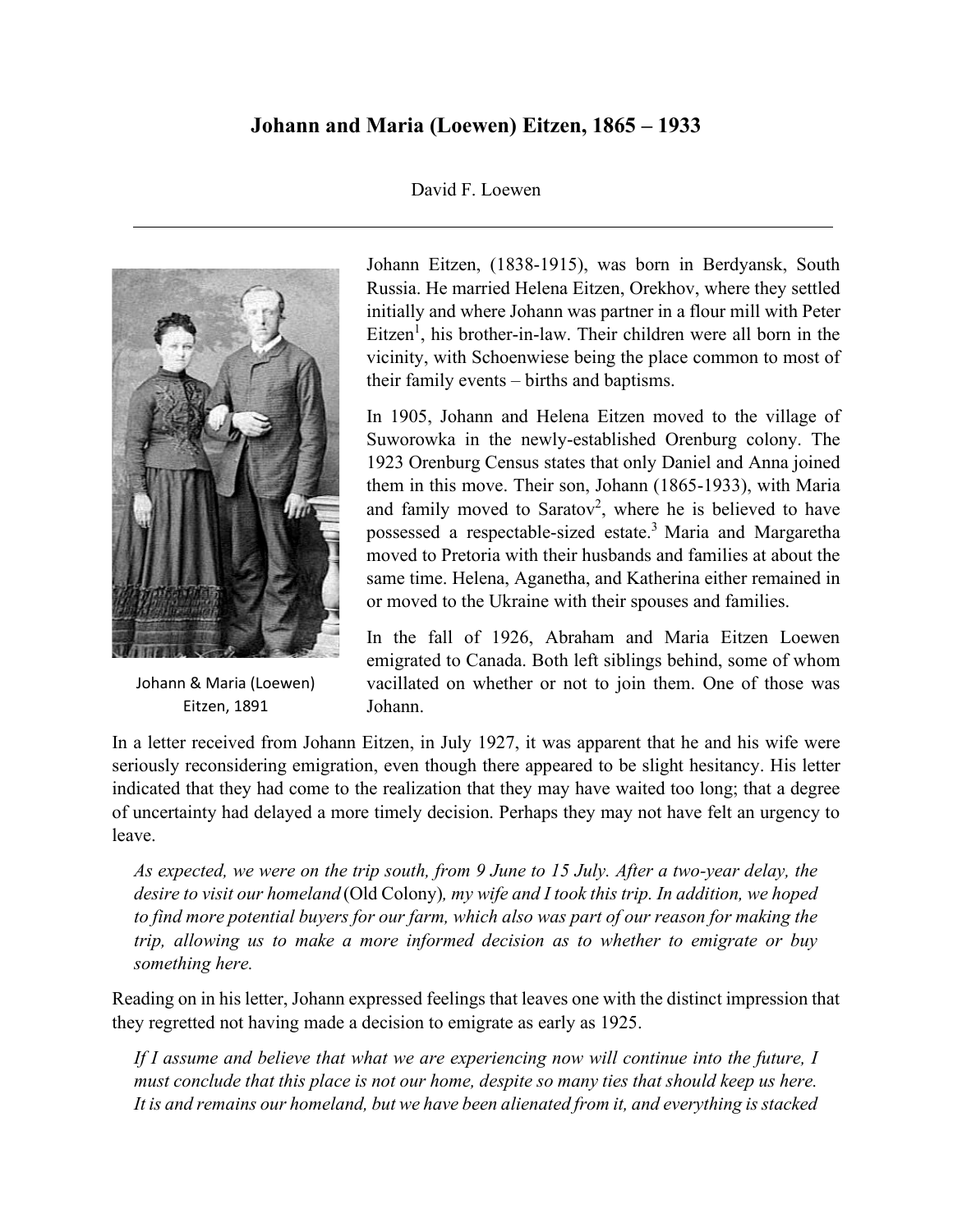*against us; that's why we want to leave, because it's still possible. Much is already lost by leaving, but now it is still possible; so forward before it is too late.*

*We are waiting for buyers, and as soon as the buildings are sold, the work begins; we will have hope. Too bad we didn't leave in 1925; but with God it is not yet too late. We expect to make our decisions within a short time period.* 

Johann Eitzen's comments turned to the paperwork he was engaged in completing, and the process involved in securing permission to emigrate to Canada.

*One more question: Are you aware that the Board has a competitor, Mennonite Immigration Aid, in Winnipeg, Manitoba, Canada? I have a letter promoting British Columbia through the company mentioned. It is supposed to be an association, and* 



Johann & Maria Eitzen, with three children, ca. 1925

*under the protectorate of the Canadian government, but operated by Mennonites. The president is a Doctor Gerhard Hiebert in Winnipeg, and the Secretary is a Mennonite advocate, Abram Buhr.*

*This is the letter, and it is signed by N. Banman. This society does not involve itself in missionary work but is organized for the purpose of settling Canada. And is a competitor of the board in Rosthern, of which you write that it is English politics. I ask for clarification in this.*

The letter contained the usual updates on common acquaintances, family activities, the weather, the harvest just completed, and a few questions out of curiosity about life in Canada. A large part of this letter related their experiences and the people they visited on their five-week journey to southern Russia – the old colony. He made a comment about the impressions he had been left with, and it would appear that they had begun to separate themselves, mentally and emotionally, from life in Russia, in preparation for the hoped for emigration.

*In Niederchortitz, we stopped in to visit Mrs. Funk. Peter Loewen, who lives with her, drove us via Ebenfeld to Heubuden. My wife and I visited Ebenfeld's churchyard and examined everything. The whole cemetery was in disarray; only the gravestone of my oldest ancestor was still standing, but our graves were even then, in somewhat better condition. The mass grave is 10 steps long and 3 steps wide. Pain pierced my breast. How that place was once so dear and precious to me, but now I could not bear to stay. I cast one last farewell glance before I left, probably never to see it again. At Blumenhof I still gave a sermon,<sup>4</sup> as we were staying, and it was requested by old acquaintances*.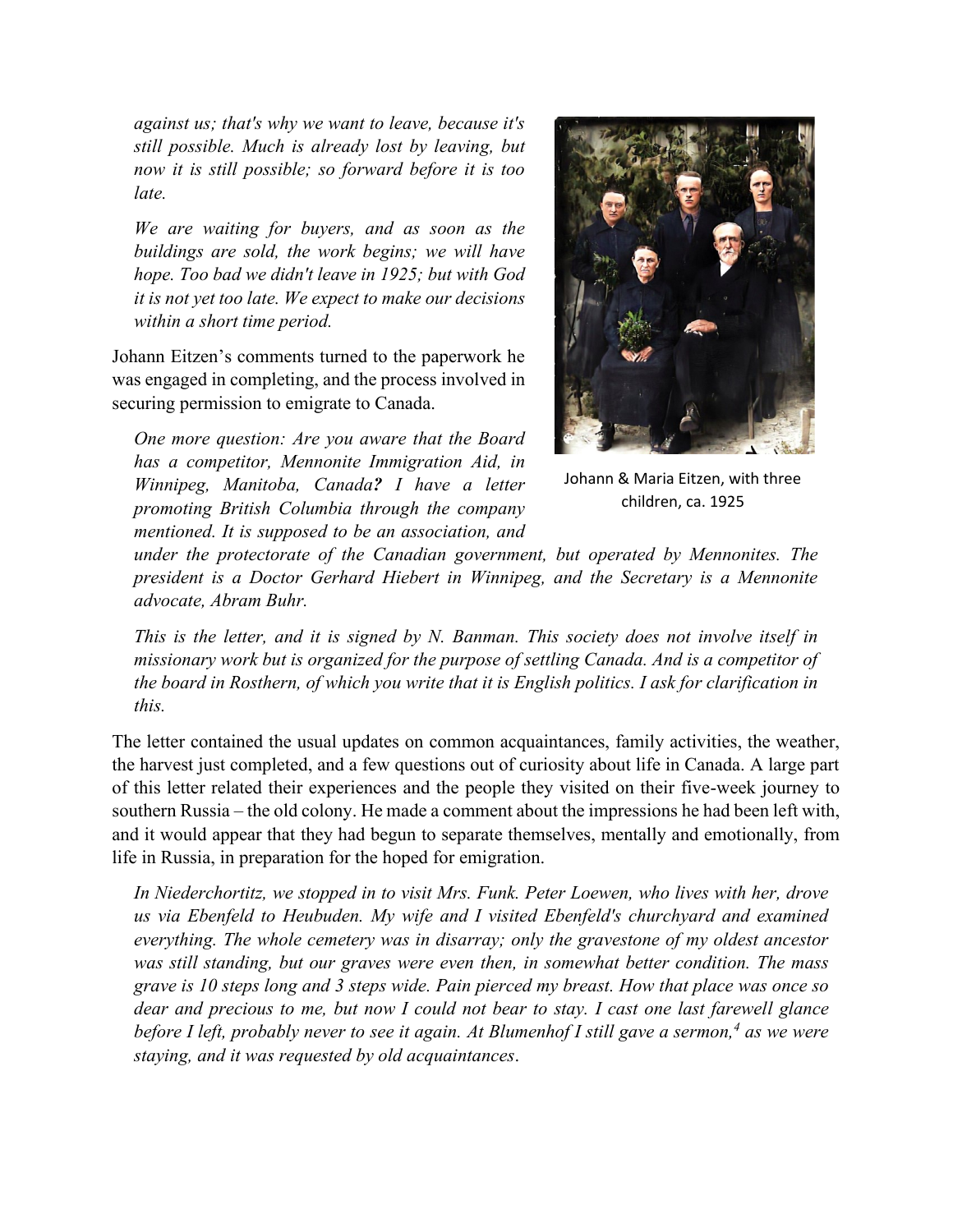

Johann & Maria Eitzen and family, 1927 Standing: Abram, Helena , Peter, Maria, Daniel, Anna, Johann. Sitting: Minna (Klassen) Eitzen, Maria & Johann Eitzen, Margarete (Kroeker) Eitzen, with Margrete. Maria, Peter, Liese

*My general impressions of our journey, I would say, "We have come to the conviction that*  $\frac{1}{2}$ *the South* (Old Colony) *offers us Mennonites nothing more than the remembrance of the past, now and hereafter."* 

*Finally, we arrived home on July 15, happy. We thought we would still be in time for the harvest; however, they were already threshing and had been interrupted by the rain. Saturday, July 23, at noon, we finished the threshing.* 

*As for the harvest in the South, people hoped for a medium harvest. We have harvested curlew rye 45 poods<sup>5</sup> per dessiatin<sup>6</sup>, common rye about 15 poods, and wheat on average at 15 poods per dessiatin. Potatoes are fine. We did not plant much because we expected to emigrate.*

*What about the disagreement<sup>7</sup> between you and your companion? Can you separate? What does "Fenz" mean? Is it meant to fence the cattle pasture? Do you also have a Shepherd? What about English and German innkeepers? How is it that the farmers sell the farm and*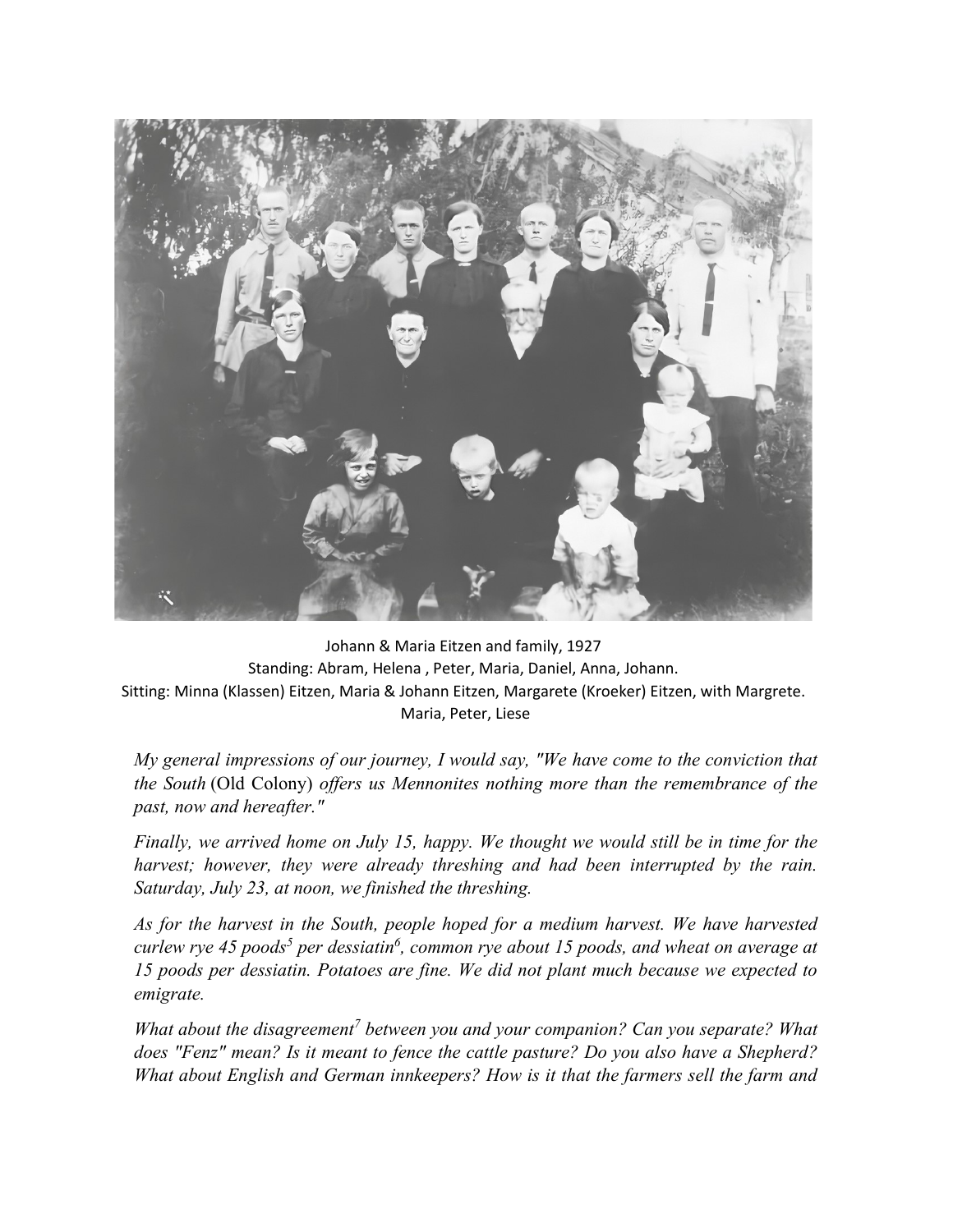*move to the city? Surely they also have children who are able to farm there, or is the farm not profitable?*

*We have no letters from Orenburg. Martin Loewen<sup>8</sup> is doing well. He also has children who want to emigrate. He writes and tells us where we should go (in Canada) if we were to emigrate. We are depending on the Board in Rosthern. As I write, my wife is in bed. She has*  pain in her body. The Lord be with you. Greetings to all Eitzens<sup>9</sup>.

No record of any further correspondence between the Loewens in Canada and the Johann Eitzens in Orenburg until 21 months later – a letter dated 18 April 1929. Johann does state in this letter, however, that three letters have gone unanswered (they may have been "lost" along the way).

A lot had changed in the Soviet Union. The period of 1924, (Lenin's death) to the early 1930s was a time during which Stalin consolidated his authority, marked by the initiation of his Five-Year Plans, the first of which commenced in 1928. The repressive and unforgiving de-kulakization policy resulted in mass dispossessions of land and forced relocation eastward to provide the cheap labour force required to accomplish Stalin's goal of rapid industrialization.

Much had also changed in Johann Eitzen's life. Based on correspondence, it would appear that he had not been dispossessed of his land. He does, however, make reference to the use of a tractor for seeding, and rumours that suggest it may be taken from them. This is very likely a reference to tractors allocated to collective farms. Were they also allocated to "private" farms? Based on the following excerpt from his letter of April 1929, it appears so, and furthermore, it does suggest that Johann Eitzen had not been dispossessed of his land.

*There is no excuse for such a tractor being taken away. We miss it very much. We don't want to keep workers this year; we have to do everything ourselves. And yet many are crying out for work.* 

The main subject of this letter revolves around the question of emigration and the securing of permission to leave. The letter also contains a tone of resignation to the fact that they may well have to remain, and at the same time, a faint hope that not all is lost.

*We also received a reply from Moscow today regarding my enquiry of 26 March about freedom of entry. They report that they have not yet received an entry permit from the board for us, but that they will send it to us as soon as it arrives. I fear something is wrong again, so I'm writing to you right away to ask you to be so good as to check what's wrong.*

*It seems that we are to stay here, but we cannot afford to do so. And as long as there are any possibilities, we will manage, because staying here is nothing but a loss of time and work. But we are afraid that our resources will not suffice for the journey, due to a sharp downturn and new laws. And then what? But hopefully we will still be successful.*

Johann signs off with:

*A letter to the Board is also going out with this letter. I have not yet finished writing to Herr Klassen. I will write to him when I get home. Greetings from us to acquaintances and relatives.*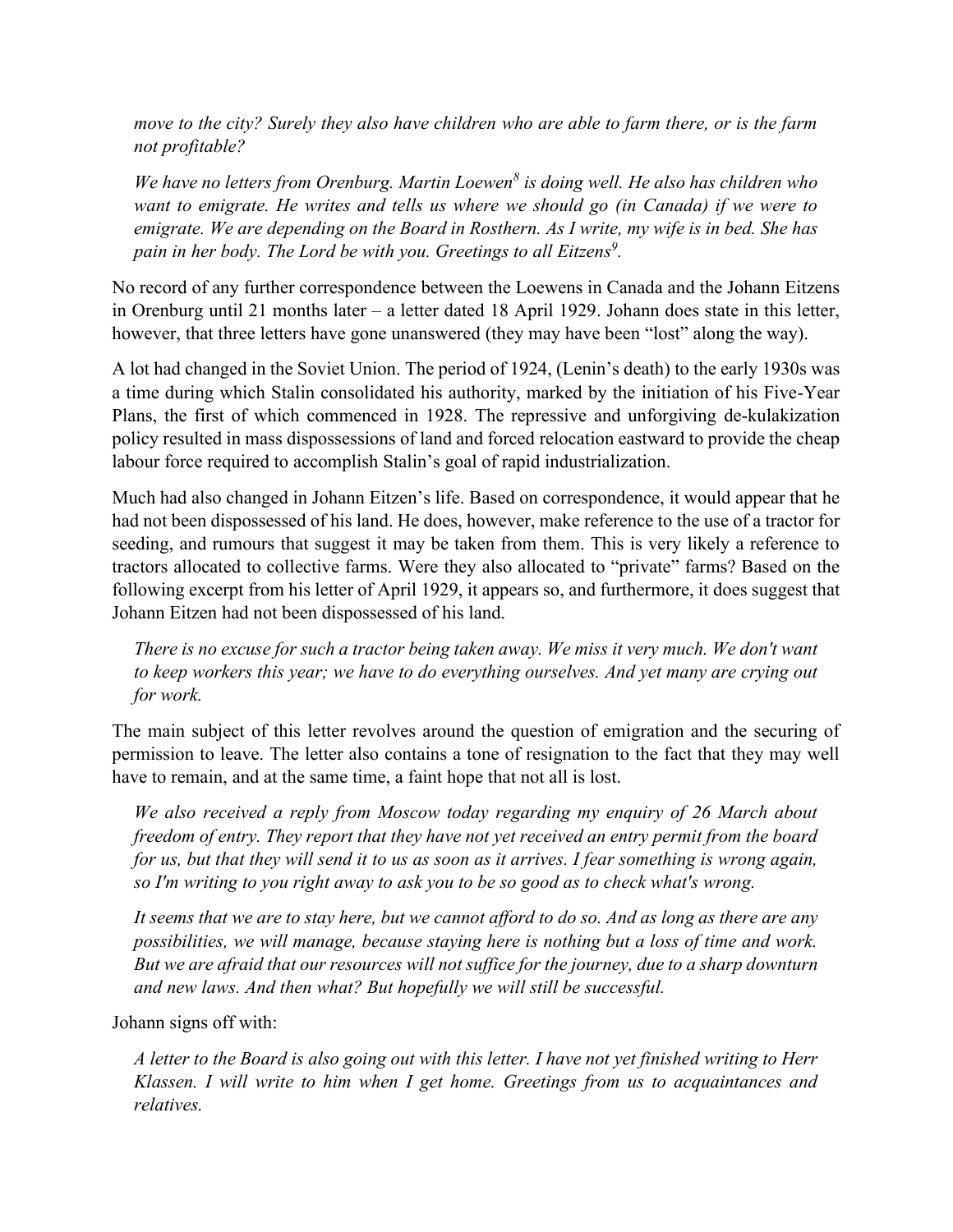Those may have been the last words that Johann Eitzen shared with his sister, Maria Loewen.

The next we hear about him; he is in the village of Zentral. Living at No., along with his wife and five family members – Daniel and Peter, with his wife, Maria, and two children.<sup>10</sup> In her book, Susanne Isaak states that Johann Eitzen must have been a latecomer to the village, and that he was hard-of-hearing. Family sources confirm that various Eitzen family members had experienced hearing loss. In fact, a granddaughter of Johann's sister whom I recently interviewed, depended on hearing aids.

## Isaak writes,

*"They (Eitzen family) are said to have come to Zentral very late, according to old-timers. It could have been as early as the collective farm period or just before. The many beautiful pictures of the private farm of the Eitzen family (threshing machine, cattle, hackney carriage with horse and cart, etc.) have been left to the "Mennonitische Forschungsstelle e.V." so that they can still be of use for later generations. I myself can still vaguely remember "Onkel" Eitzen. I remember that he visited our father. Since Onkel Eitzen was hard of hearing, my father spoke into a rubber ear trumpet when he talked to him."*

Based on Letkemann's book, it appears they arrived at the end of 1929. Isaak also recalls that Johann Eitzen arrived in Zentral with camels.<sup>11</sup>

According to Johann's correspondence of April 1929 with his sister, Maria Loewen in Canada, the Johann Eitzen family was set on emigrating. Six months later, in early November 1929, the Eitzen family - Johann and Maria with three daughters, three sons, as well as Johann Jr. and his wife, Margareta (Kroeker) and five children – travelled to Moscow. Johann Jr. had arrived earlier to begin the process of securing travel documents. Margareta's two sisters and their families, Lena (Jakob Krause) and Liese (Jakob Schellenberg), joined the Eitzens. Margareta's parents, Peter and Elizabeth (Thiessen) Kroeker and children were there waiting in Moscow as well.

Plans were put on pause as both Canada and Germany appeared unwilling to take the refugees waiting in Moscow. On November  $20<sup>12</sup>$  Johann Eitzen and his son, Johann, were both arrested. A week later, their families were rounded up and reunited with their husbands at the train station, where all but Johann Jr. and his wife Margareta were sent back to Saratov. Margareta had gone into labour with their sixth child, and was taken to a nearby hospital, along with Johann Jr., who stayed with her for the night. Their five children, all sick with the measles by now, were returning to Saratov with their grandparents.

Then, as if the sea had parted, approval from Germany came. In the midst of this melee, Johann's children, Abraham and Minna (Klassen) Eitzen, their daughter Helena, and the Krause and Schellenberg families had managed to depart for Germany, and eventually found their way to Saskatchewan, Canada. Within days, Johann Jr. obtained his exit visa. Within days, Johann Jr. obtained his exit visa.

Johann Jr. managed to meet his Kroeker parents-in-law, who were waiting onboard the train, also ready to depart for Germany. He agonized, with them, on whether to join them and expect his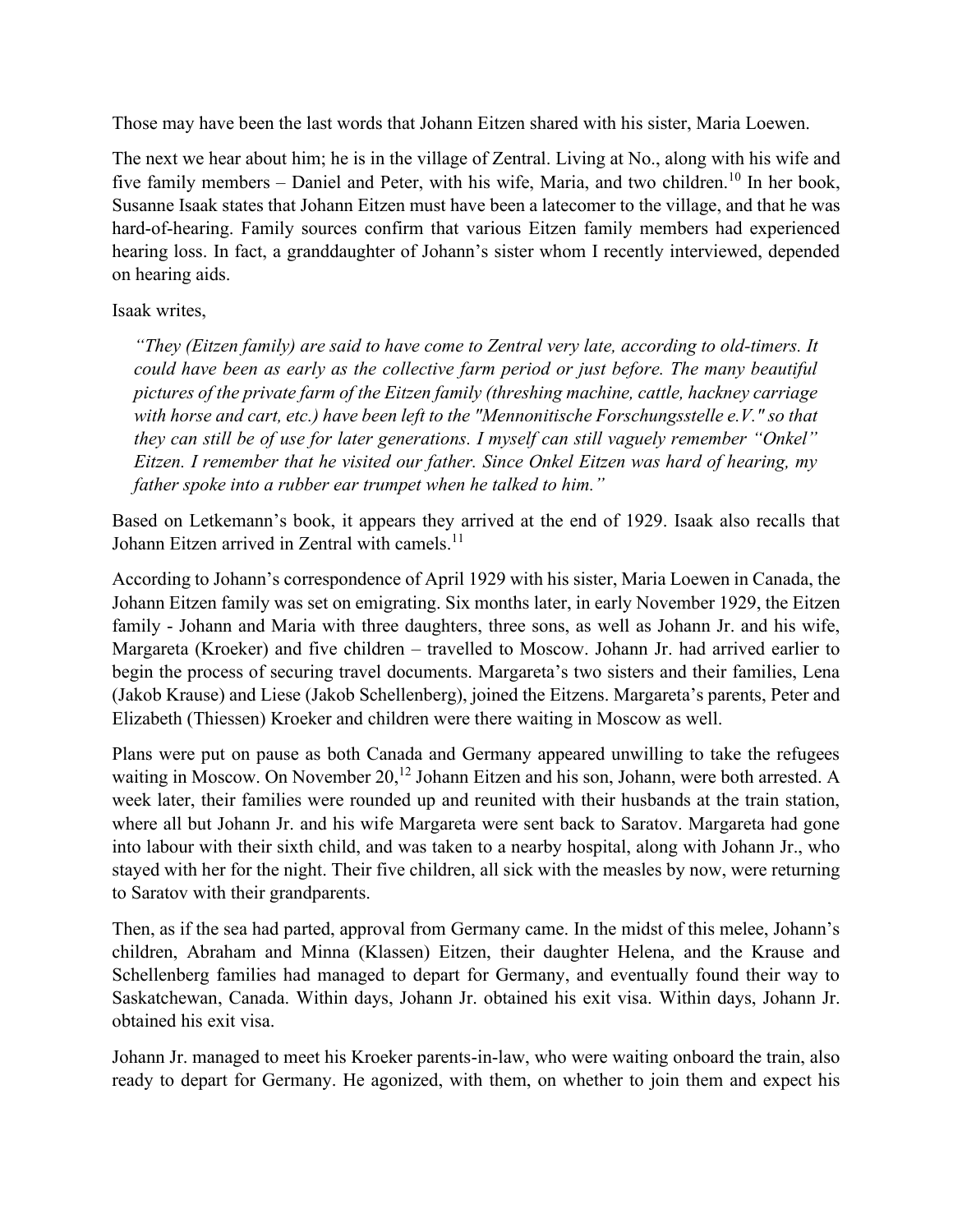family to follow, but realizing that emigrating was for the benefit of his children, he bade the Kroeker family farewell. They succeeded in exiting the country and found a home in Paraguay.

Johann followed his five children by train, hoping to retrieve them and return to Moscow where his wife and baby Abram would be waiting. After finding his children at a station near Saratov, permission to take them was denied. Johann was imprisoned and his travel documents and money and valuables were confiscated. His brother Daniel was dispatched to Moscow to get Margareta and her baby. Johann was only released after his exit permit had expired. Emigration was no longer an option.

Once he was released, Johann's first priority was to ensure the safety of his parents, Johann and Maria Eitzen. Because of his father's status as a former estate owner and a minister, it was decided to relocate them to another province where he would not be known, out of concern for their safety. As a result, Johann and Maria Eitzen, along with their children, found their way to Zentral in late 1929. They were among the first settlers to arrive during the early years of collectivization, fleeing dekulakization and possible arrest. From a large estate, east of the Volga River, they moved into a small shack at the entrance to the village. $13$ 

It is in Zentral where Johann Eitzen Sr. was living at the time of his second arrest and imprisonment in Borisoglebsk. He was arrested for the crimes of being a minister and having had contact with the German embassy.<sup>14</sup> Johann was arrested 28 February 1933, following which he was imprisoned and tortured according to family sources.<sup>15</sup> On the reverse side of the photo of Daniel and his father, Johann, a time span



Johann Eitzen being released into the care of his son, Daniel Eitzen, 1933.

for Johann's imprisonment is given - "1933, 1 March, to 1933, 20 June." Johann was the oldest of the prisoners.<sup>16</sup> In "Das Dorf Zentral", Isaak states that Johann's son, Daniel, had been instructed to fetch his father from the prison. He died within days of being released from prison, on 17 June  $1933$ ,  $17$  at the age of 68. His wife, Maria, died one month later.

His children Maria, Lena, and Peter were eventually deported - like all the Zentral Germans – possibly to Siberia or Kazakhstan.<sup>18</sup> Daniel was arrested within days of Germany's invasion in 1941, likely suspected of "espionage" or "treason", due to his German ethnicity. Of the 10 from Zentral that were arrested, one was executed, one released, and the other eight sentenced to a five to ten-year term in a GULag labour camp.<sup>19</sup> Daniel Eitzen was one of only two who survived. At some point, he married brother Peter's widow. He eventually emigrated to Germany, where he died.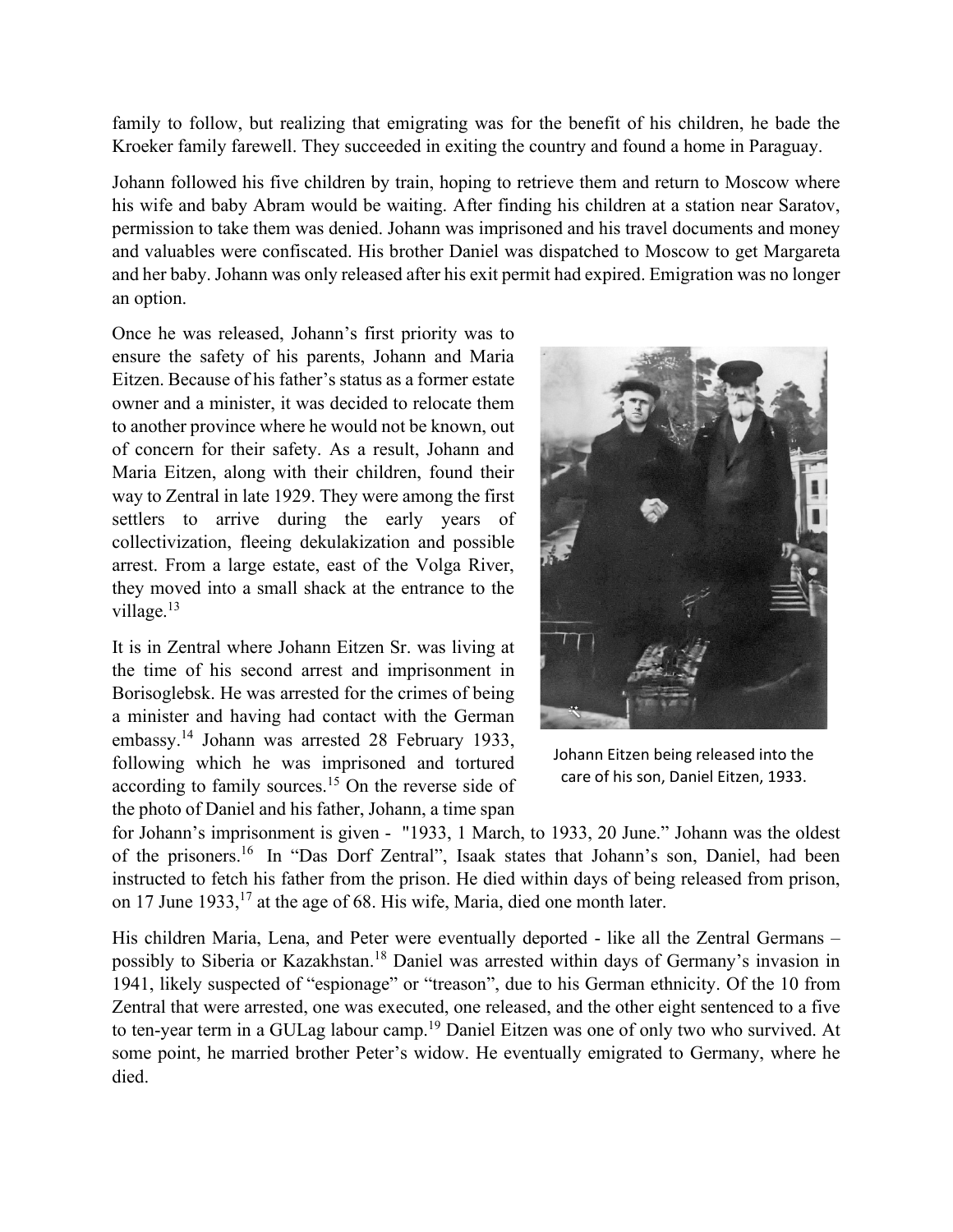After getting his parents settled in Zentral, Johann Jr. gathered his family and moved into the Kroeker house in Arkadak, Village No. 6. At the time of saying their last farewells aboard the train in Moscow, his father-in-law invited Johann and Margareta to move into their house.

*"Just move into our house, which we left with everything except that which we could put into our suitcases. There are still smoked hams hanging from the ceiling, and there's plenty of flour." 20*

But when they got there, everything had been emptied. There was nothing left. In Arkadak they joined the kolkhoz, where Margarete worked first as a milkmaid and then promoted to inspector, as she was fluent in Russian. Johann was given administrative duties. In 1937, Johann was arrested a second time.

*"We had settled in quite well when one night in 1937 the police came to the house, arrested my husband and put him in prison. I was allowed to visit him in 1938 and again in 1939, each time only for a short time in the administration office. I had to travel about 6 hours by train."<sup>21</sup>*

A fourth son, Jakob, was born shortly after Johann's arrest, but he never saw his father. Johann Eitzen died in exile in 1944.<sup>22</sup> In 1941, Margareta and her children were "moved' to Tyuminsk in the northern Urals, where she and her children survived against all odds.

*Here we lived very poorly and starved for almost three years. Our main food was herbs, nettles and onion leaves, which grew wild everywhere. We mashed it, boiled it and poured a little milk on it, which we were given. Due to the hardships and hunger, many people died here.*

In the mid-1950s, she and her children were able to move, as long as they remained in Asiatic Soviet Union. They opted for a more pleasant climate and settled in Frunse, near the Afghanistan border, where other Mennonites had also chosen to live. They joined a Collective and were able to purchase a house. Life became much more comfortable. In the late 1980s, she joined family members in moving to Germany, and when asked why she chose to move again amid the uncertainty of another move, Margarete replied,

*The constant uncertainty, also the uncertainty for the future, drove us, because as Germans we were always disadvantaged.*

In 1989, Margarete travelled to Paraguay for a reunion with her Kroeker siblings, and three years later, Margarete Eitzen died in Pfungstadt, Germany, at the age of 93.

**Author's Note**: The story of the Johann & Maria Eitzen family would have remained incomplete without the invaluable research done by Susanne Isaak and Peter Letkemann. Their books are rich in content and honour the memory of so many, including the Eitzens. Their research has revealed information about the Johann Eitzen family that was unknown, at least to most. I would appreciate any new or additional information, including photos, on this family. I can be reached at: dfloew33@gmail.com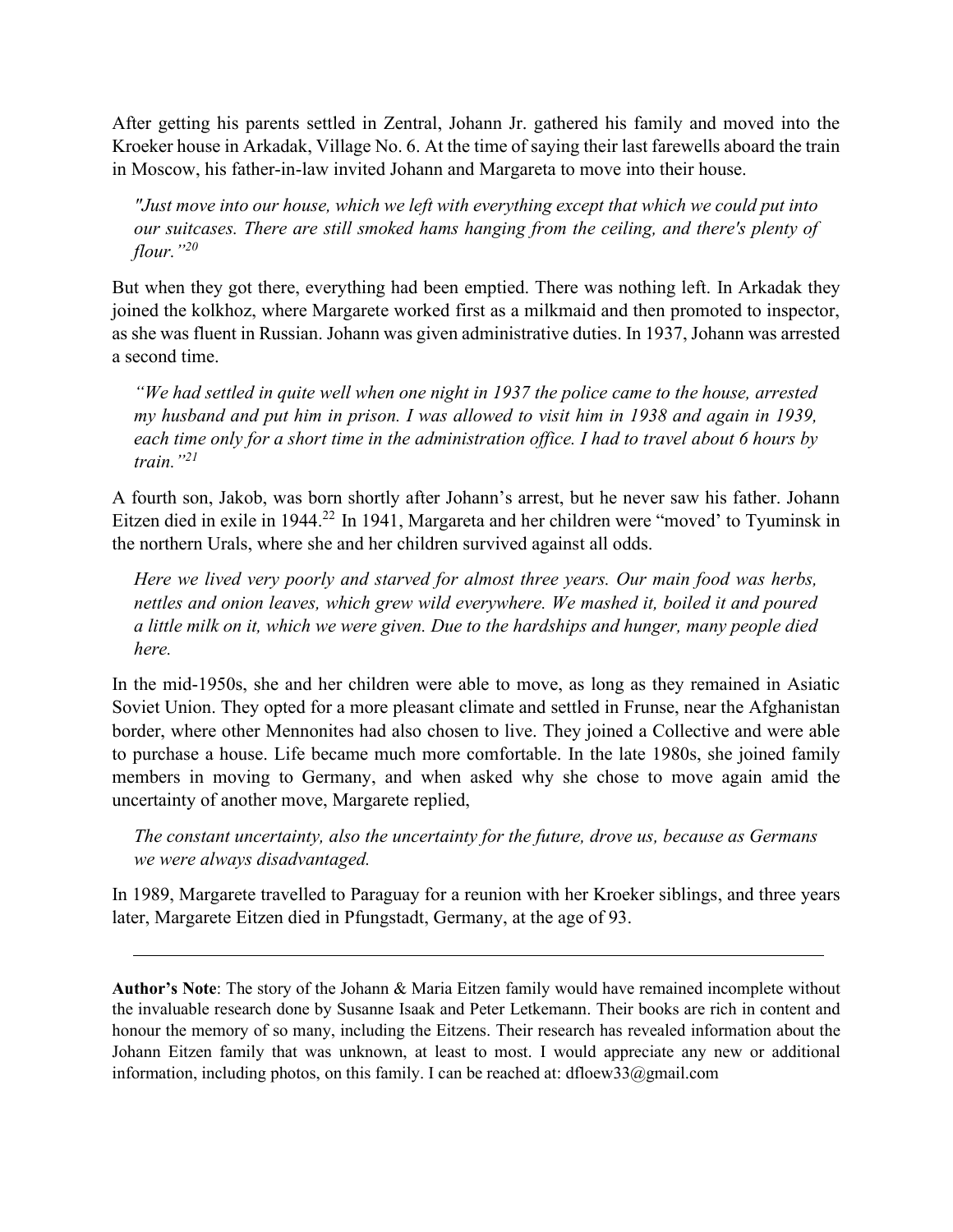#### **Notes:**

- 1. Peter Eitzen obituary, *Ancestry*
- 2. Another source indicates that Johann was living on a 'Gut' in Samara, which would be approximately 400 km from Saratov. However, both references to Samara and to Saratov may be to the respective regions (Oblast), which border on each other. This may explain confusion about location of his residence, especially if he lived on his own private estate (Gut). We know, from his correspondence that he was trying to sell his property in anticipation of emigrating, and another source (Das Dorf Zentral) indicates photos of a beautiful private estate (Wirtschaft). Lending further credence to the fact that Johann was affluent, his letter to his sister in 1927 states that they returned home from a month-long trip, to find the harvesting almost complete, implying that he had employees who did this work for him. The same letter states that several days were spent in Saratov, enroute home, for his wife to have dental work done.
- 3. In her account given to "Mennoblatt", Margareta Eitzen states: "He (Johann) was the son of the landowner Johann Eitzen. Father Eitzen was a preacher. Since he had enough land and also housing, we moved to the estate of my parents-in-law and worked together with them. Here we had five children: Maria, Peter, Liese, Grete and Hans."
- 4. Johann Eitzen was also a lay minister.
- 5. Pood: an Imperial Russian weight measurement, equalling 36.11 lbs.
- 6. Dessiatin: Imperial Russian land measurement, equalling 4.04 acres
- 7. Abraham Loewen entered a partnership with another family in purchasing a farm in Simons Valley, Alberta, in 1927. It failed very soon thereafter.
- 8. Abraham Loewen's older brother, who was dispossessed of his large landholdings and exiled to the Ural Mtns., where he starved to death in 1932. (Abraham was Johann Eitzen's brother-in-law)
- 9. Some of the extended Eitzen family that had emigrated earlier.
- 10. Johann Eitzen Jr. settled his parents in Zentral because officials there would not know that Johann Sr. had been a former estate owner and a minister (Letkemann, pg. 243 ).
- 11. Email exchange with Susanne Isaak's daughter, Helena; June 2022.
- 12. "Aus Moskau zurueckgeschickt", Margareta (Kroeker) Eitzen, Mennoblatt, No. 10 (16 May 1989), pgs. 7-8
- 13. A Book of Remembrance, Letkemann, pg. 282
- 14. A Book of Remembrance, Letkemann, pg. 273
- 15. Email exchange with Anne (Eitzen) Regier, Nov 2021 Johann's son, Daniel, eventually emigrated to Germany and visited his Eitzen relatives in Canada in 1972. He shared with his nephew, Abe Eitzen (Alberta), how his father (Johann Eitzen) had been tortured in prison.
- 16. A Book of Remembrance, Letkemann, pg. 275
- 17. A Book of Remembrance, Letkemann, pg. 275
- 18. Email exchange with Susanne Isaak's daughter, Helena; June 2022.
- 19. A Book of Remembrance, Letkemann, pg. 301
- 20. "Aus Moskau zurueckgeschickt", Margareta (Kroeker) Eitzen, Mennoblatt, No. 10 (16 May 1989), pgs. 7-8
- 21. "Aus Moskau zurueckgeschickt", Margareta (Kroeker) Eitzen, Mennoblatt, No. 10 (16 May 1989), pgs. 7-8
- 22. A Book of Remembrance, Letkemann, pg. 346

#### **Sources:**

Eitzen, Johann, Correspondence with Maria (Eitzen) Loewen, July 1927, April 1929 Eitzen, Margareta (Kroeker), "*Aus Moskau zurueckgeschickt*", Mennoblatt, Vol. 10 & 11, 1989 Isaak, Susanne, *Das Dorf, Zentral*, 1996